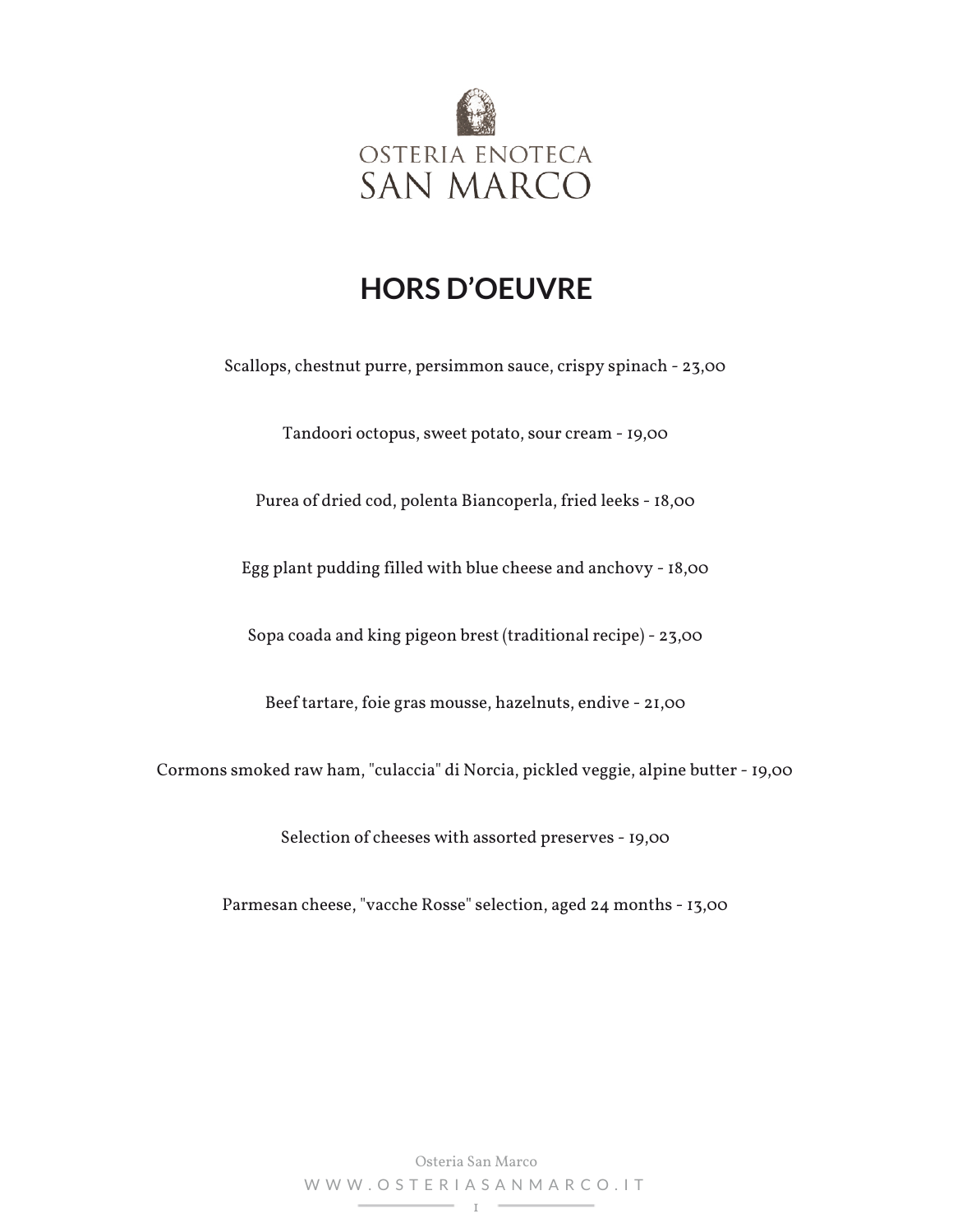

## **FRESH HOME MADE PASTA**

Pasta and beans soup with foie gras - 19,00

Spaghetti with clams - 21,00

Pici with duck ragout and Piave Vecchio cheese - 19,00

Ravioli with chestnut flour, pumpkin, sausage, Monte Veronese cheese fondue - 21,00

Short pasta, yellow cherry tomato, raw shrimp, burrata and pistachios - 21,00

Tagliolini with king crab and zucchini flowers - 22,00

Osteria San Marco WWW.OSTERIASANMARCO.IT  $\overline{\phantom{a}}$  2  $\overline{\phantom{a}}$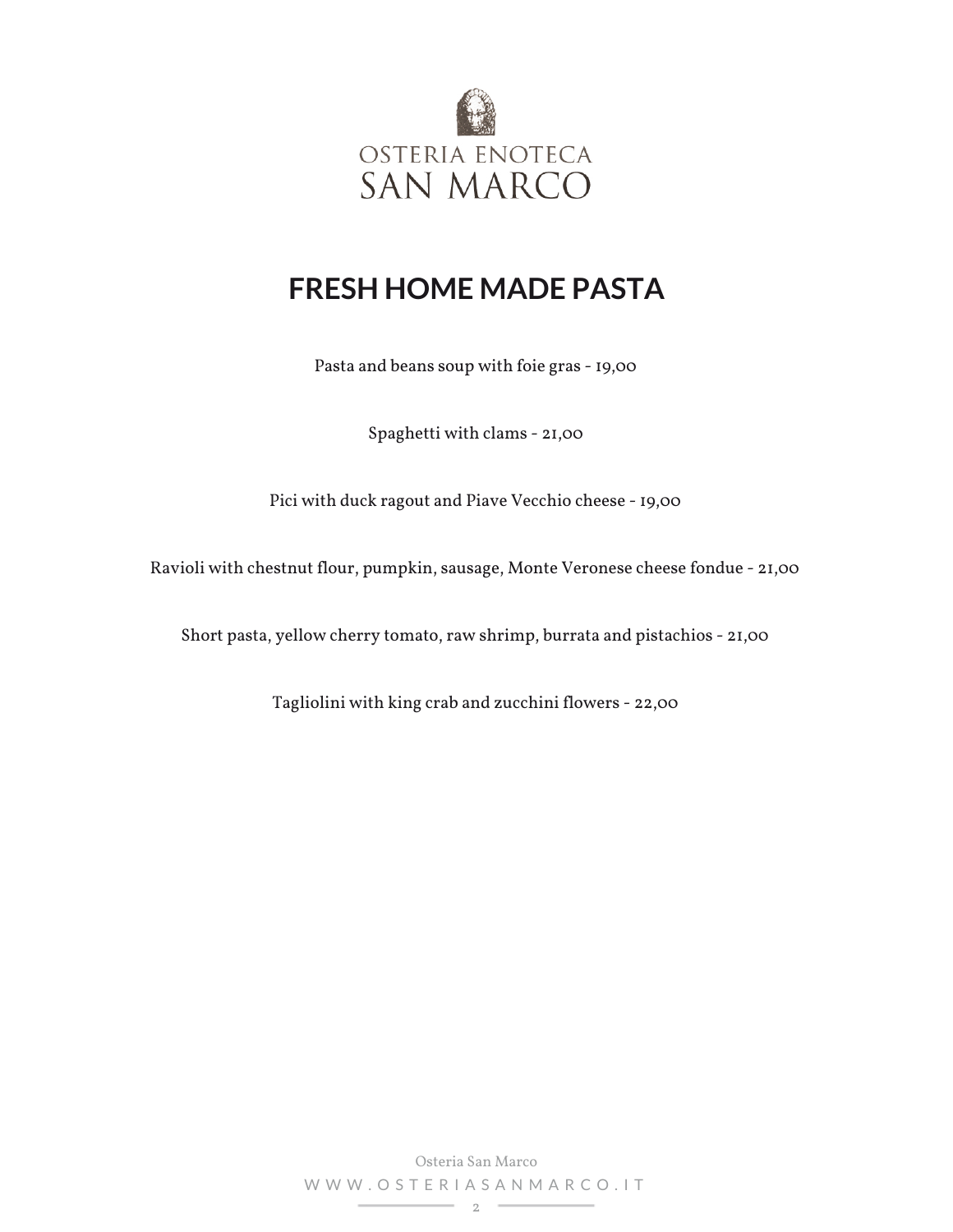

## **SECOND COURSES OF FISH**

Grilled squids, "pappa al pomodoro", Castelrosso cheese - 26,00

Monkfish bites, bacon, Jerusalem artichoke root puree - 28,00

Blue fin tuna tataki, veal sauce, baby artichoke, sea asparagus - 28,00



# **SECOND COURSES OF MEAT**

Veal liver venetian style (traditional recipe) - 25,00

Grilled lamb chops - 28,00

Grilled veal cutlet, Anglesey sea salt, barbecue sauce - 28,00

Osteria San Marco WWW.OSTERIASANMARCO.IT